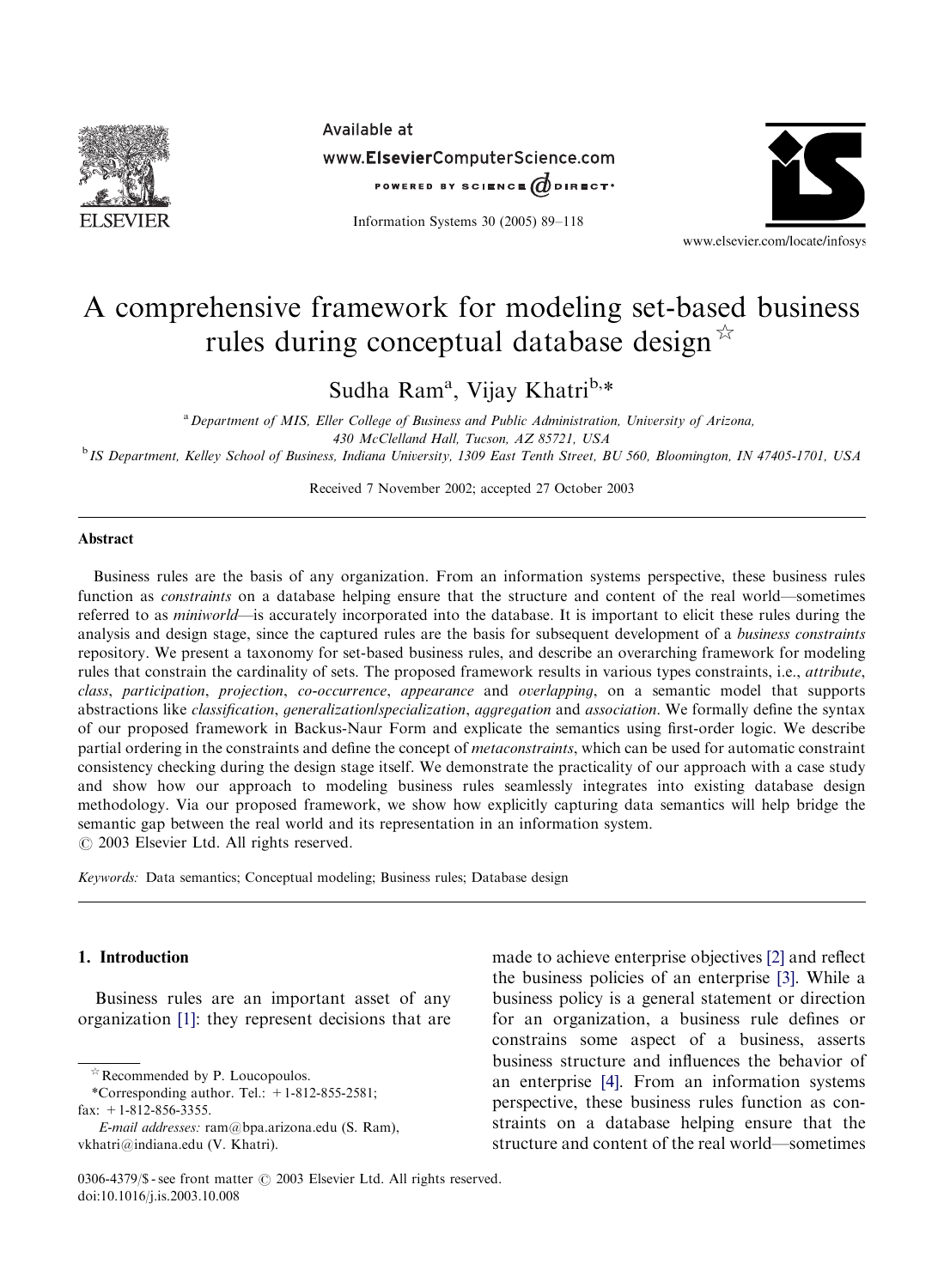referred to as miniworld—is incorporated into the database. Business rules need to be captured during the conceptual design stage, as the modeled rules are the basis for subsequent development of a business constraints repository. During conceptual database design, a conceptual model provides a notation and formalism that can be used to construct a high-level description of the real world, referred to as a conceptual schema. However, extant conceptual models provide limited support for set-based business rules, more specifically, rules that constrain the structure or cardinality of sets. These set-based cardinality requirements specified for an enterprise and enforced on a database are also referred to as business constraints in this paper. We present a taxonomy for set-based business rules and describe a framework that is based on various types of conceptual modeling abstractions. We define an overarching framework, which would help elicit set-based cardinality requirements during conceptual design. Further, we explicate the semantics using first-order logic. We show how the proposed framework integrates with extant conceptual design methodology and describe how a formally defined framework can be embedded into an existing design-support environment in a straightforward manner.

The ability of an organization to understand and manage its business rules plays a key role in its operational efficiency and market competitiveness [\[1\]](#page--1-0). Eliciting business rules helps organizations understand their own operating environment [\[5\]](#page--1-0). From a database perspective, business rules dove-tail with relational technology [\[6\]](#page--1-0) as a database may be considered as a collection of propositions. Many conceptual models have been proposed that capture the meaning and structure of the data. However, most of them [\[7–10\]](#page--1-0) capture only a limited range of constraint types. In order to overcome these problems, constraint definition languages and constraint enforcement systems have been developed to provide declarative support for expressing constraints [\[11–14\]](#page--1-0). However, constraint definition languages are more oriented towards logical database design than conceptual design. Complex constraints expressed in these languages can be hard to understand by users and they may be inadequate for communicating business rules between users and database designers. Prior studies, e.g., [\[15,16\],](#page--1-0) attribute project failures to the lack of identifying real needs during conceptual design. Moreover, the inability to model business rules may even result in inconsistent enforcement [\[1\].](#page--1-0) Initially the business rules captured in information systems may be synchronized with the intended policies; however, the subsequent maintenance may introduce inconsistencies resulting in information systems that constrain the ability of the businesses to change. Therefore, there is a need for a formal approach to comprehensively capture business rules at the conceptual design stage. Direct representation of these rules in a database system can be used to ensure that constraints are uniformly enforced for all users [\[14\].](#page--1-0) Additionally, these constraints that are embedded in the database can be used for query optimization techniques [\[17\]](#page--1-0). Reasoning on embedded constraints has also been used in fields such as semantic query processing and knowledge discovery in databases. Maintenance—estimated to be around 60–80% of project cost [\[18\]](#page--1-0)—forms the largest expenditure in a typical information systems project. The explicitly captured business rules can help manage system evolution [\[19\],](#page--1-0) and enhanced system understanding can help ease the maintenance of information systems. Explicit documentation of business rules results in a better understanding of applications resulting in decreased maintenance and testing costs, increased consistency of business practices within and across applications, and improved administration of business rules [\[5\].](#page--1-0) Hence, identifying and embedding business constraints in the schema during conceptual database design has ramifications for creation and maintenance of the database system, and the overall operational efficiency and adaptability of an enterprise to a changing business environment.

Consequently, prior research [\[2,20–24,27\]](#page--1-0) emphasizes the need for eliciting business rules and the ability to dovetail rules with a constraints repository. Rosca et al. [\[2\]](#page--1-0) describe many benefits of explicitly modeling business rules during conceptual design: (i) helps analyze the completeness and consistency of the operating principles of an enterprise; (ii) enables top-down analysis of how